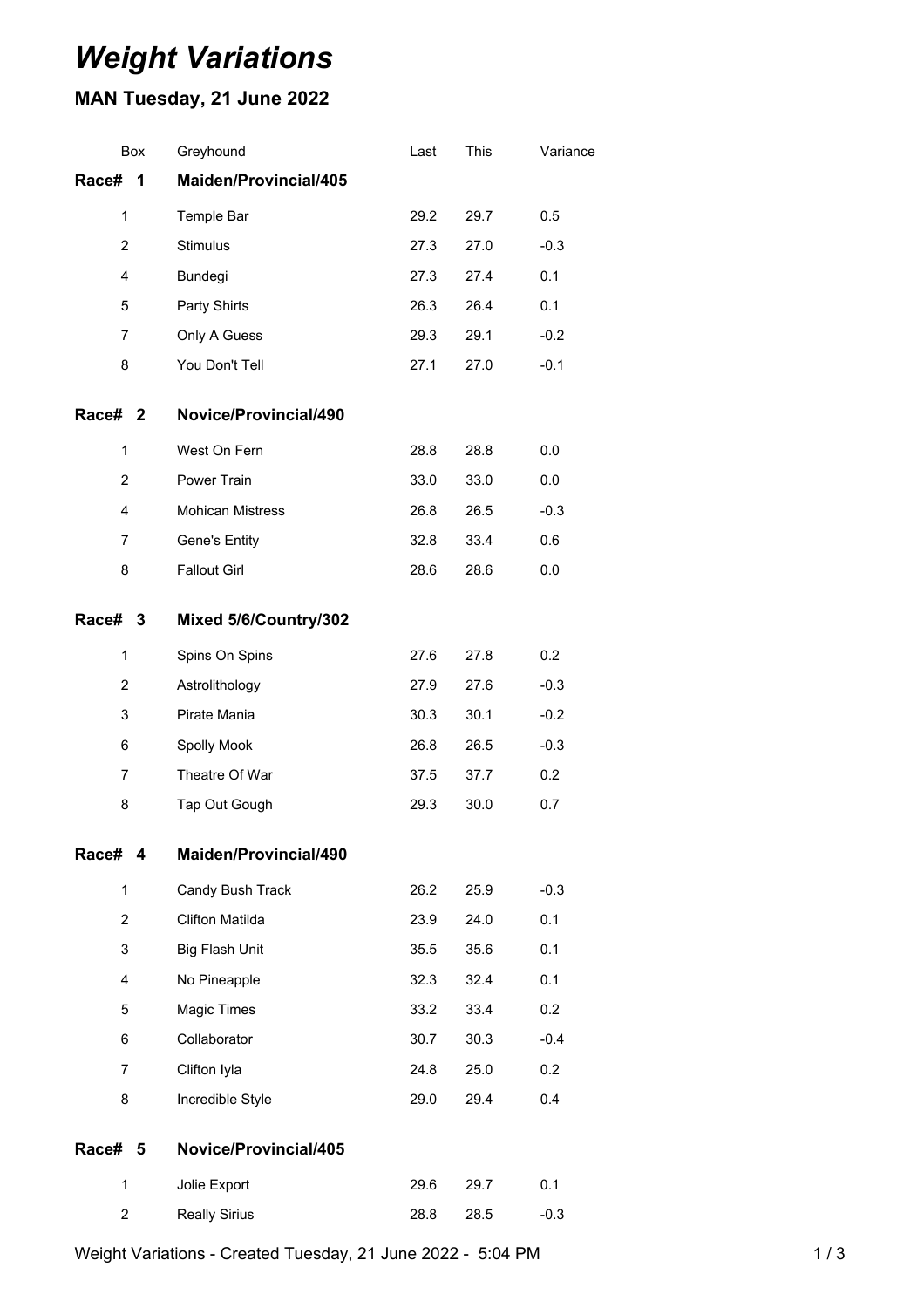## **MAN Tuesday, 21 June 2022**

|                | Box | Greyhound                     | Last | This | Variance |
|----------------|-----|-------------------------------|------|------|----------|
| 3              |     | Vanda Chester                 | 31.4 | 31.6 | 0.2      |
| 4              |     | Iconic Indie                  | 26.0 | 26.4 | 0.4      |
| 5              |     | Watusi                        | 32.1 | 32.1 | 0.0      |
| 6              |     | Global Gain                   | 32.5 | 33.2 | 0.7      |
| 7              |     | West On Arnie                 | 32.8 | 32.9 | 0.1      |
| 8              |     | Rapido Sassy                  | 27.2 | 27.0 | $-0.2$   |
| Race# 6        |     | Mixed 5/6/Country/405         |      |      |          |
| 1              |     | Rapido Modelo                 | 26.7 | 27.0 | 0.3      |
| $\overline{2}$ |     | Sea Bass                      | 32.7 | 32.5 | $-0.2$   |
| 3              |     | Behrendorff                   | 28.6 | 28.5 | $-0.1$   |
| 4              |     | Rage On Jye                   | 31.6 | 31.4 | $-0.2$   |
| 5              |     | <b>Truss</b>                  | 33.6 | 33.9 | 0.3      |
| 6              |     | Comet Bay Katie               | 28.3 | 28.0 | $-0.3$   |
| 7              |     | Rubidium                      | 24.8 | 25.2 | 0.4      |
| 8              |     | <b>Back Creek Bella</b>       | 27.7 | 27.7 | 0.0      |
| Race#          | 7   | Grade 5/Country/302           |      |      |          |
| $\overline{c}$ |     | So Spaced Out                 | 29.2 | 29.7 | 0.5      |
| 3              |     | Production                    | 31.4 | 31.1 | $-0.3$   |
| 4              |     | Slow Train                    | 33.7 | 33.5 | $-0.2$   |
| 5              |     | Impress Venus                 | 25.6 | 25.9 | 0.3      |
| 6              |     | Nadia Bale                    | 27.8 | 27.7 | $-0.1$   |
| 7              |     | Divine Dixie                  | 25.9 | 26.8 | 0.9      |
| 8              |     | Dash For Cash                 | 27.2 | 27.1 | $-0.1$   |
| Race#          | 8   | Grade 5/Provincial/405        |      |      |          |
| 1              |     | Vanda Violet                  | 25.2 | 25.4 | 0.2      |
| $\overline{2}$ |     | No Ideas                      | 31.8 | 31.5 | $-0.3$   |
| 3              |     | Sozin's Azzurri               | 32.8 | 32.8 | 0.0      |
| $\overline{4}$ |     | Fabriola Ali                  | 29.6 | 29.6 | 0.0      |
| 5              |     | <b>Extremely Smooth</b>       | 33.4 | 33.2 | $-0.2$   |
| 6              |     | Marla Penny                   | 28.9 | 29.1 | 0.2      |
| 7              |     | Owl Fin                       | 32.0 | 32.0 | 0.0      |
| 8              |     | Owl Pretty                    | 25.7 | 25.6 | $-0.1$   |
| Race#          | 9   | <b>Grade 5/Provincial/490</b> |      |      |          |
| 1              |     | Zippy Volkswagon              | 39.6 | 39.1 | $-0.5$   |
|                |     |                               |      |      |          |

Weight Variations - Created Tuesday, 21 June 2022 - 5:04 PM 2008 2009